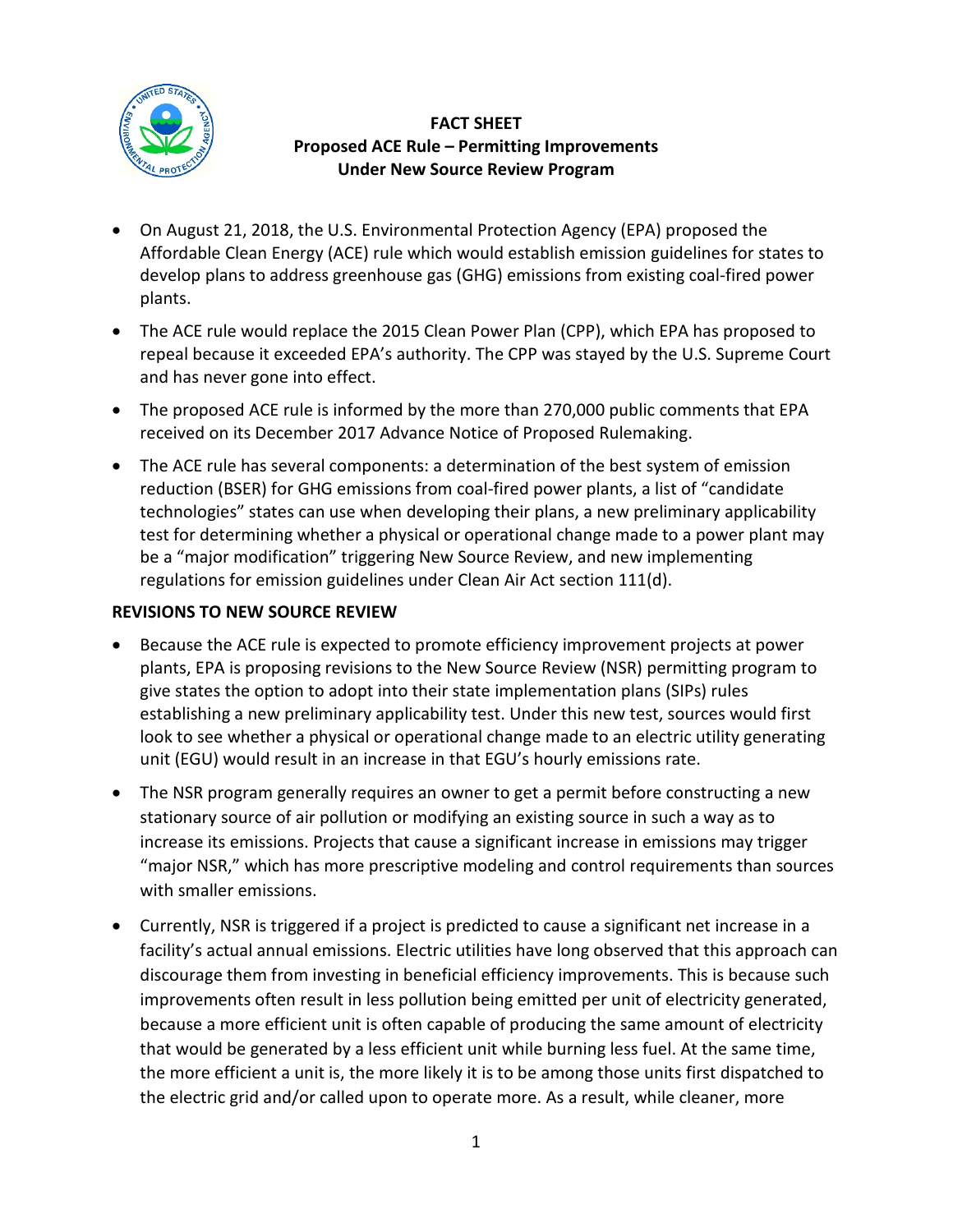efficient units will tend to displace dirtier, less efficient units, one possible consequence for these more efficient units is that they may be predicted to increase their annual emissions. In some circumstances, this predicted increase in annual emissions could potentially prompt some permitting authorities to consider the efficiency improvement project to be a "major modification" triggering NSR.

- Under the proposed ACE rule, states will be called upon to develop plans to establish standards of performance for existing coal-fired power plants that are based on the application of a range of efficiency improvement projects. Were such projects found to trigger major NSR permitting, the consequences would include an increase in the sources' compliance costs and time for project implementation, enormous new permitting burdens on state permitting authorities, and increased costs to consumers. Existing plants might therefore forego investing in efficiency improvement projects, rather than risk triggering NSR by undertaking such projects. Worst case, if compelled to undertake efficiency improvement projects in order to comply with state-developed standards of performance, some existing facilities might choose to shut down altogether, in advance of the end of their expected useful life.
- In the face of this potential Catch-22, EPA is proposing to amend the NSR regulations to include an hourly emissions increase test for modifications at EGUs.
	- o The alternative approaches for implementing the hourly emissions test that are being proposed are the same as certain of the alternatives that EPA had proposed in a 2007 Supplemental Notice of Proposed Rulemaking, and on which it has already taken public comment. [\(https://www.regulations.gov/document?D=EPA-HQ-OAR-](https://www.regulations.gov/document?D=EPA-HQ-OAR-2005-0163-0196)[2005-0163-0196\)](https://www.regulations.gov/document?D=EPA-HQ-OAR-2005-0163-0196).
	- o EPA is proposing two alternatives for an hourly emissions test based on maximum *achieved* emissions (*i.e.*, what the unit has actually emitted in the past) and one alternative based on maximum *achievable* emissions (*i.e.*, what the unit could have emitted when operating at its maximum capacity).
- Under each of the proposed alternatives, NSR applicability for projects undertaken at an EGU would be determined using a four-step applicability process. (The second step is the proposed new preliminary applicability test; the other three steps are part of the existing process.)
	- o (1) Will the project constitute a physical change or change in the method of operation (applying the current major NSR regulations)?;
	- $\circ$  (2) If so, will the change result in an increase the hourly emissions rate of the EGU (based either on the maximum achieved hourly emissions rate (Alternatives 1 and 2 in the proposal) or maximum achievable hourly emissions rate (Alternative 3 in the proposal)?;